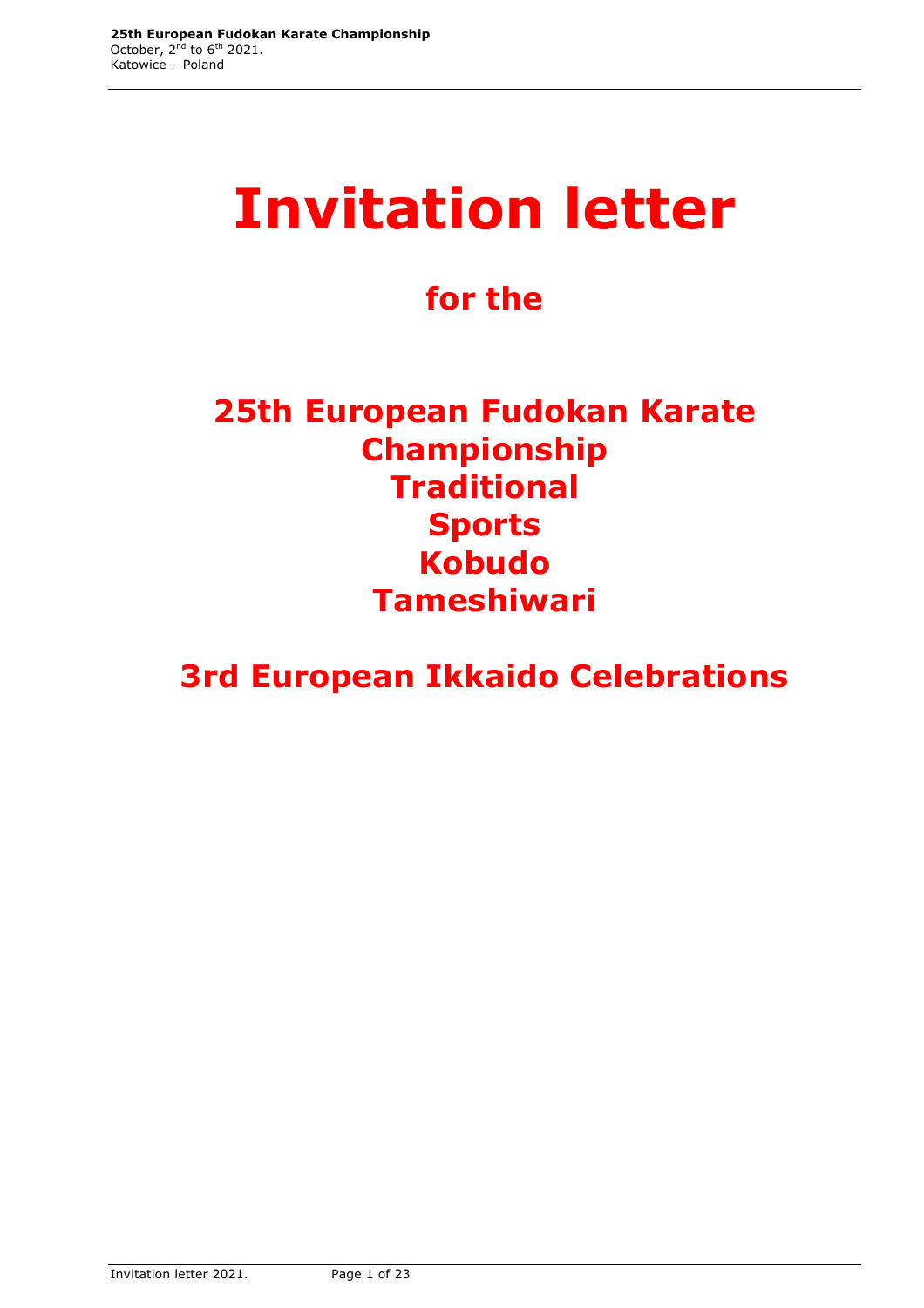#### **Dear Presidents of the National Federations,**

dear Athletes, Coaches, Instructors, Officials, Judges and friends of Fudokan Karate,

On behalf of WORLD FUDOKAN FEDERATION WFF we have the greatest honor to invite all national federations to the

#### **25th European Fudokan Karate Championship**

for cadets, juniors, youth, seniors and veterans, the 25<sup>th</sup> European Fudokan Cup for Children and the 3<sup>rd</sup> European Ikkaido Celebrations to be held on October 2<sup>nd</sup> to 6<sup>th</sup> 2021 in Katowice, Poland.

#### **WELCOME to Poland!!!**

Andrzey Maciejevski president of PZKT

Univ. Prof. ILIJA JORGA, M.D., PhD, Soke 10. DAN Executive President of WFF Founder of Fudokan and of WFF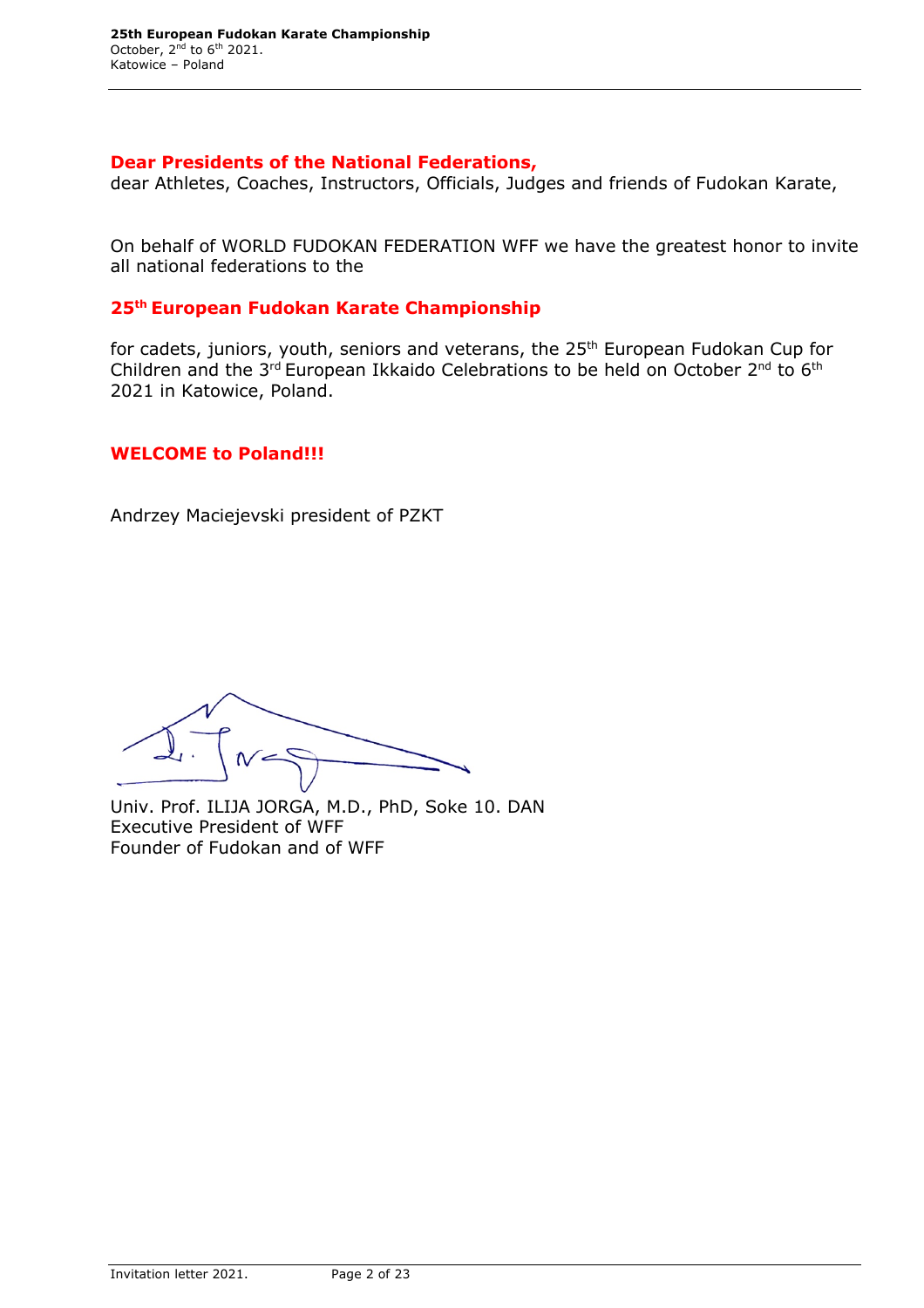## **Invitation letter 25th European Fudokan Karate Championship Of Traditional Fudokan Karate**

#### **Championship organization**

#### **25th European Fudokan Karate Championship**

For Cadets, Juniors, Youth, Seniors and Veterans 25<sup>th</sup> European Cup for children 3<sup>rd</sup> European Ikkaido Celebrations

**Date:** October, 2<sup>nd</sup> to 6<sup>th</sup> 2021.

**Place:** Katowice, Poland

#### **Sanctioned by:**

World Fudokan Federation President: Andrei Korolev

#### **Approved by:**

Chairman of WFF Univ. Prof. ILIJA JORGA, M.D., PhD, Soke 10. DAN Founder of Fudokan and WFF

#### **Chief judge:**

Univ. Prof. VLADIMIR JORGA, M.D., PhD 10. DAN

**Technical assistant:**  Sensei Igor Gajic 6. DAN

**Hosted by:** PZKT POLAND

#### **Organized by:**

Tournament Organizing Committee (T.O.C.) of the 25<sup>th</sup> European Fudokan Karate Championship 2021

#### **T.O.C. President:**

Andrzey Maciejevski, president of PZKT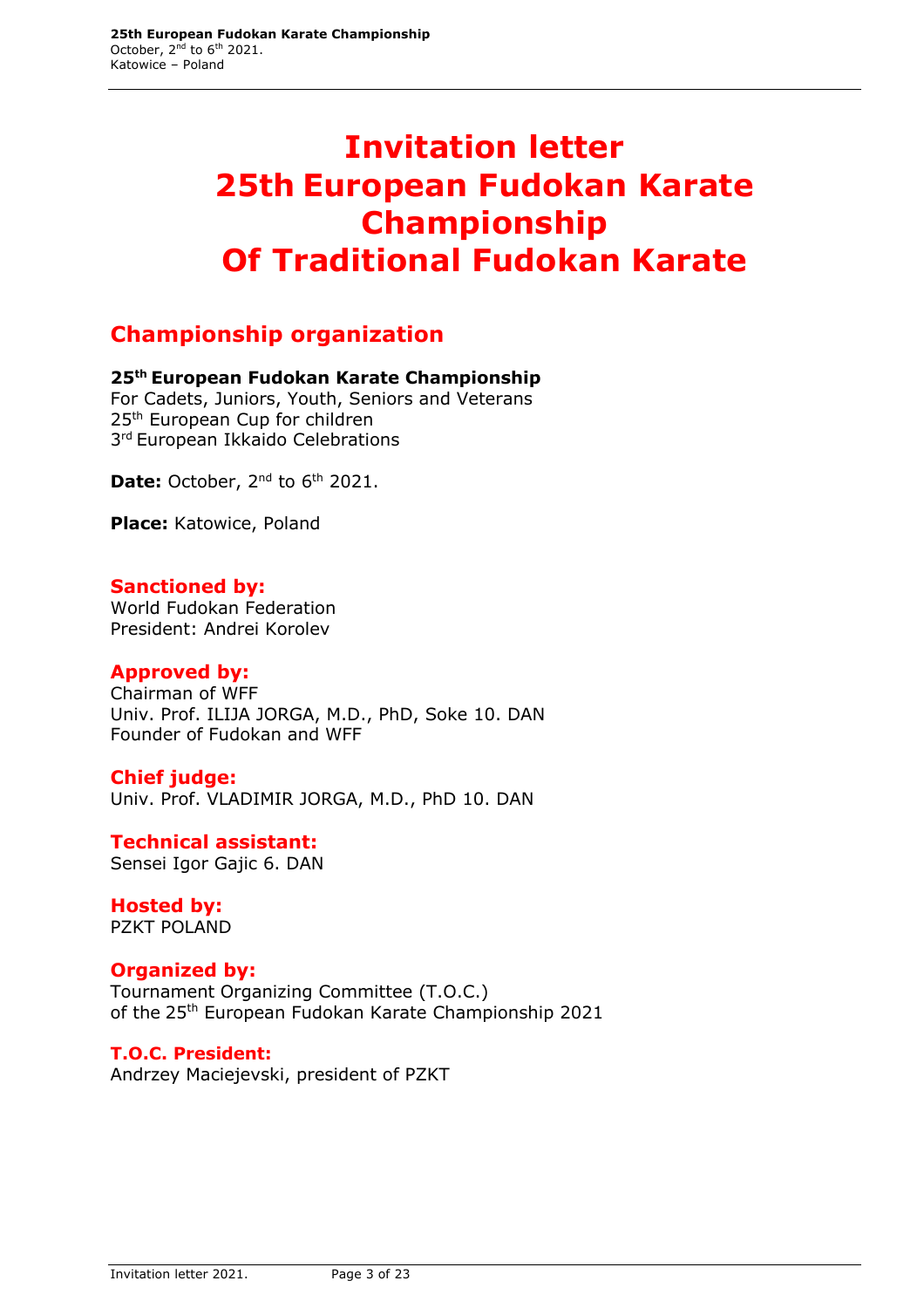#### **Participants**

Athletes officially selected by the WFF.

#### **National Federation Members of each country according to the following requirements:**

Each country shall be represented by one official team.

Co-organizing country have the right for a double quota of participants.

Each athlete must be a citizen of the represented country.

Each athlete must know, fully understand and be able to compete under the WFF Competition Rules.

Every participant must be free of any physical or mental handicap (except Ikkaido). Therefore, this will not cause any kind of difficulties during competition, under the WFF Rules.

All competitors must have Medical Release signed by official national doctor.

All National Federation participants must be WFF Member for 2021.

Participation at the European Championship and Cup is conditioned by the payment of all membership fees to WFF and EFC (affiliation – for the new members, annual membership fee for 2021.).

All athletes who want to enter the European Fudokan Championship competitions MUST have a FUDOKAN BUDOPASS.

All athletes for Shobu-Ippon-Kumite must have gloves, mouth guard and groin protection for male and chest protection for female, and for Kogo kumite, Jiyu-Ippon Kumite and Kihon-Ippon-Kumite only mouth guard.

#### **Recommendation**

All competitors should have Shinam Fudogi and Shinamgloves, issued by Technical committee of WFF.

Please check if a VISA for Poland is necessarry for your country.

Dear national federation leaders

**In order to have properly organized Championship, it is very important that you send your complete team applications (lists with names of participants and competition categories) by September 25th 2021 at the latest.**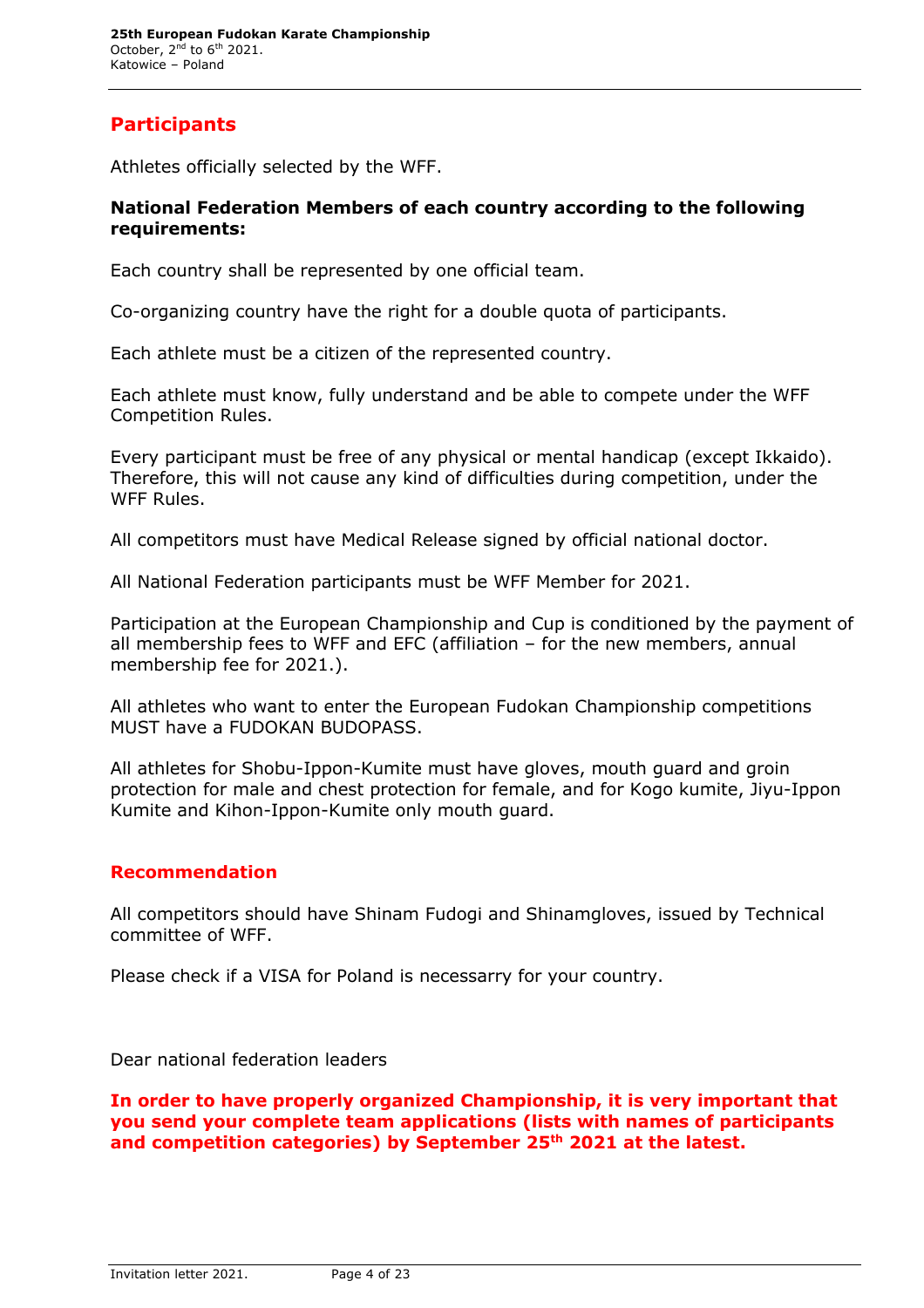### **25th European Fudokan Karate Championships**

Katowice - Poland, October, 2nd to 6th 2021.

#### **Participants:**

Aged 14+ (cadets, juniors, youth, seniors and veteran category), competing under WFF/EFC rules. **Each country shall be represented by one national federation**.

#### **Competition categories**

#### **E. Cadets Age 14-15 years (Born in 2006 – 2007)**

| Individual Kata Women | 8 athletes/Country Team Kata Women |            | 2 team/Country |
|-----------------------|------------------------------------|------------|----------------|
| Individual Kata Men   | 8 athletes/Country Team Kata Men   |            | 2 team/Country |
| Ind. Fuku-Go Woman    | 8 athletes/Country Enbu Woman/Man  |            | 2 team/Country |
| Ind. Fuku-Go Men      | 8 athletes/Country Enbu Man/Man    |            | 2 team/Country |
| Ind. Ko-go Kumite     | 8 athletes/Country Ko-go Kumite    |            | 2 team/country |
| Women                 |                                    | Team Women |                |
| Ind. Ko-go Kumite Men | 8 athletes/Country Ko-go Kumite    |            | 2 team/Country |
|                       |                                    | Team Men   |                |

#### **F. Juniors Age 16-18 years (Born in 2003, 2004, 2005)**

| Individual Kata Women |                                   | 8 athletes/Country Team Kata Women | 2 team/Country |
|-----------------------|-----------------------------------|------------------------------------|----------------|
| Individual Kata Men   | 8 athletes/Country Team Kata Men  |                                    | 2 team/Country |
| Ind. Fuku-Go Woman    | 8 athletes/Country Enbu Woman/Man |                                    | 2 team/Country |
| Ind. Fuku-Go Men      | 8 athletes/Country Enbu Man/Man   |                                    | 2 team/Country |
| Ind. Ko-go Kumite     | 8 athletes/Country Ko-go Kumite   |                                    | 2 team/country |
| Women                 |                                   | Team Women                         |                |
| Ind. Ko-go Kumite Men | 8 athletes/Country Ko-go Kumite   |                                    | 2 team/Country |
|                       |                                   | Team Men                           |                |

#### **G. Youths Age 19-21 years (Born in 2000, 2001, 2002)**

| Individual Kata Women | 8 athletes/Country | Team Kata Women   | 2 team/Country |
|-----------------------|--------------------|-------------------|----------------|
| Individual Kata Men   | 8 athletes/Country | Team Kata Men     | 2 team/Country |
| Ind. Fuku-Go Woman    | 8 athletes/Country | Enbu Woman/Man    | 2 team/Country |
| Ind. Fuku-Go Men      | 8 athletes/Country | Enbu Man/Man      | 2 team/Country |
| Ind. Kumite Women     | 8 athletes/Country | Kumite Team Women | 2 team/country |
| Ind. Kumite Men       | 8 athletes/Country | Kumite Team Men   | 2 team/Country |

#### **H. Seniors, Younger Group (Age from 21 to 34 years)**

| Individual Kata Women | 4 athletes/Country Team Kata Women |                                      | 1 team/Country |
|-----------------------|------------------------------------|--------------------------------------|----------------|
| Individual Kata Men   | 4 athletes/Country Team Kata Men   |                                      | 1 team/Country |
| Ind. Fuku-Go Woman    | 4 athletes/Country Enbu Woman/Man  |                                      | 1 team/Country |
| Ind. Fuku-Go Men      | 4 athletes/Country Enbu Man/Man    |                                      | 1 team/Country |
| Ind. Kumite Women     |                                    | 4 athletes/Country Kumite Team Women | 1 team/country |
| Ind. Kumite Men       | 4 athletes/Country Kumite Team Men |                                      | 1 team/Country |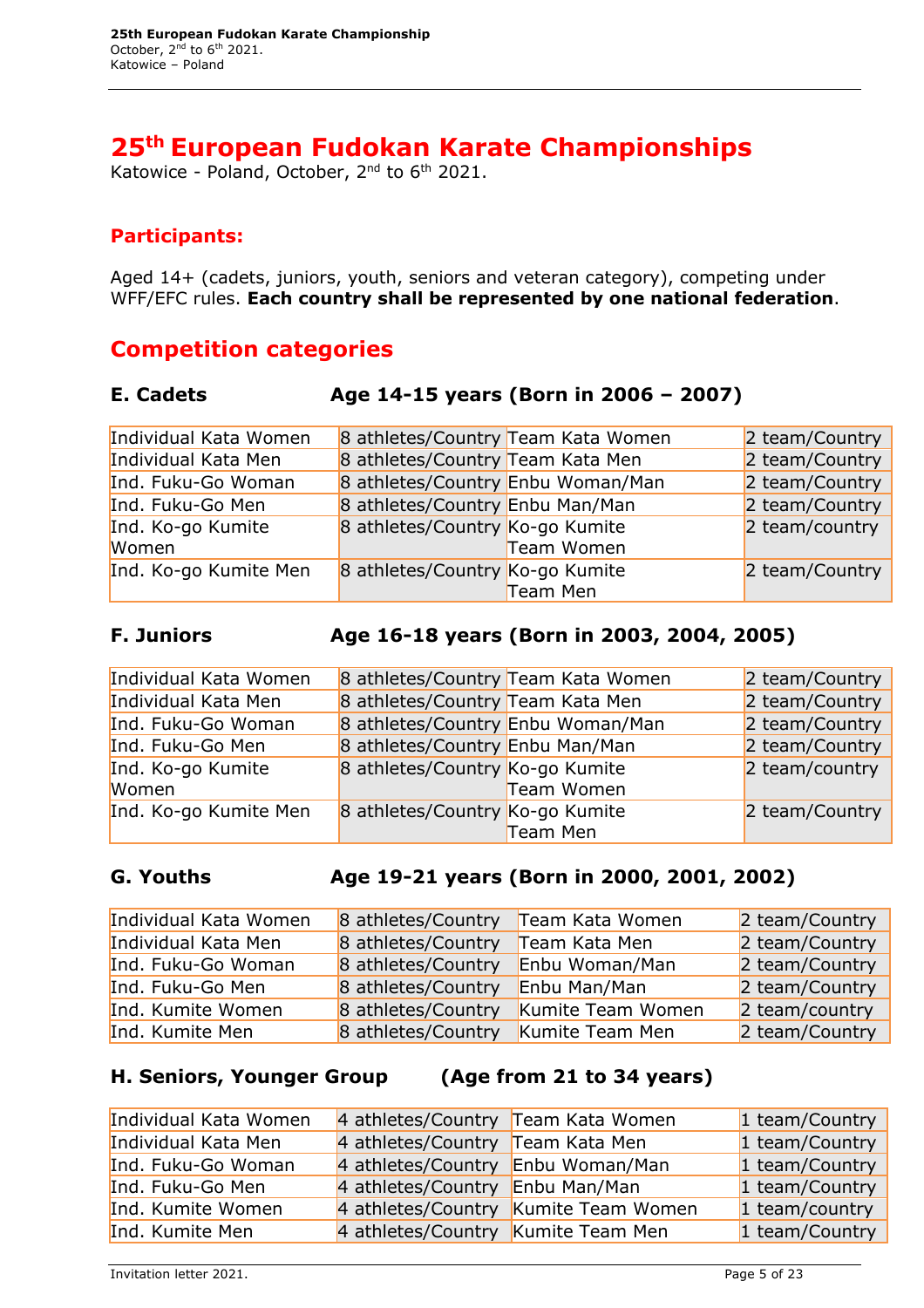#### **I. Seniors, Older Group (Age from 35 to 49 years)**

| Individual Kata Women | 4 athletes/Country Team Kata Women |                                      | 1 team/Country |
|-----------------------|------------------------------------|--------------------------------------|----------------|
| Individual Kata Men   | 4 athletes/Country Team Kata Men   |                                      | 1 team/Country |
| Ind. Fuku-Go Woman    | 4 athletes/Country Enbu Woman/Man  |                                      | 1 team/Country |
| Ind. Fuku-Go Men      | 4 athletes/Country Enbu Man/Man    |                                      | 1 team/Country |
| Ind. Kumite Women     |                                    | 4 athletes/Country Kumite Team Women | 1 team/country |
| Ind. Kumite Men       | 4 athletes/Country Kumite Team Men |                                      | 1 team/Country |

### **J. Veterans (age 50+)**

| <b>Kumite</b>   | Kata            | <b>Kata Team</b> | <b>Fuku Go</b>  |
|-----------------|-----------------|------------------|-----------------|
| Age category    | Age category    | Age category     | Age category    |
| 50 to 54 year   | 50 to 54 year   | 50 to 54 year    | 50 to 54 year   |
| $55$ to 59      | 55 to 59        | $55$ to 59       | 55 to 59        |
| $60$ to 64 year | $60$ to 64 year | $60$ to 64 year  | $60$ to 64 year |
| $65$ to 69      | $65$ to 69      | $65$ to 69       | $65$ to 69      |
| 70 and older    | 70 and older    | 70 and older     | 70 and older    |

| <b>Kobudo</b>                     | Tsume-Ai                                        | Tamashiwari                         |
|-----------------------------------|-------------------------------------------------|-------------------------------------|
| Age category                      | Age category                                    | Age category                        |
| Youth                             | Seniors group<br>H <sub>,I</sub> (young to old) | Seniors group<br>H,I (young to old) |
| Seniors group                     | Veterans                                        | Veterans                            |
| $H, I$ (young to old)<br>Veterans | J(all categories)                               | J(all categories)                   |
| $J($ all categories)              |                                                 |                                     |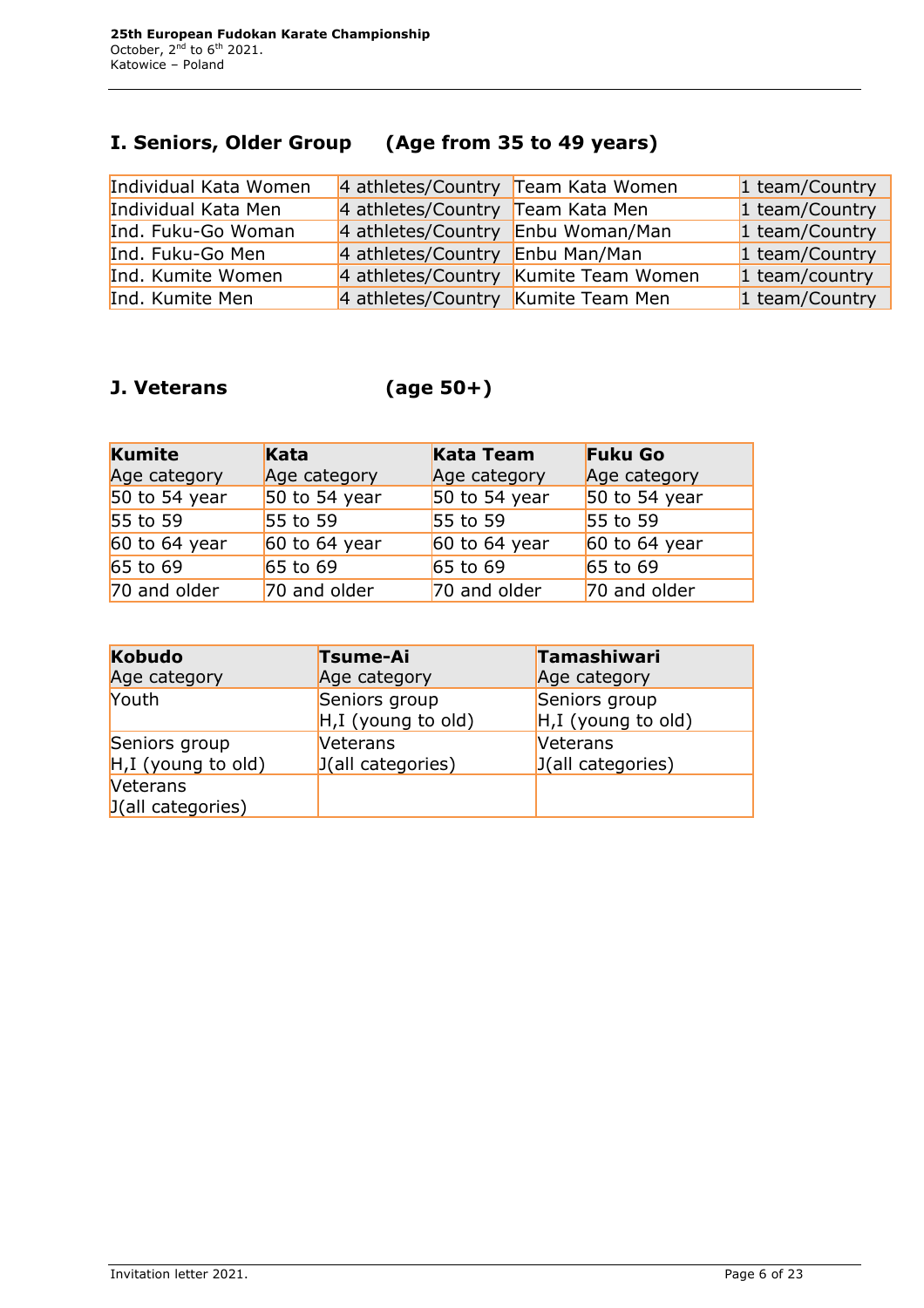## **Competition Rules for the European Championship**

Attention:

An athlete can participate in **Individual Categories** only in his age category.

If he/she participates in **Team Category** for an older age group, he cannot participate in the same Team Category in his age group.

Example: one junior athlete can participate in individual categories for juniors. He can participate in team kata for youth. In this case he cannot be part of team kata juniors.

The KUMITE event of FUKU-GO has the SAME RULES for each category as in INDIVIDUAL KUMITE or Kogo Kumite according with the category as below.

### **System of contest**

#### **Individual kata:**

Groups: E, F, G, H, I

Elimination and semi-finals - flag system Finals - Point system (Drawing for placement 1 to 4) Type of kata (individual and team)

Groups: E, F, G, H, I, J Elimination/ semi-final/ final - All Katas.

#### **Team kata:**

Each team will be composed of 3 contestants (1 athlete can be from the younger group)

#### **Fuku-Go:**

kata Kittei Shodan Nishiyama sensei kata Kittei Nidan Higashiyama sensei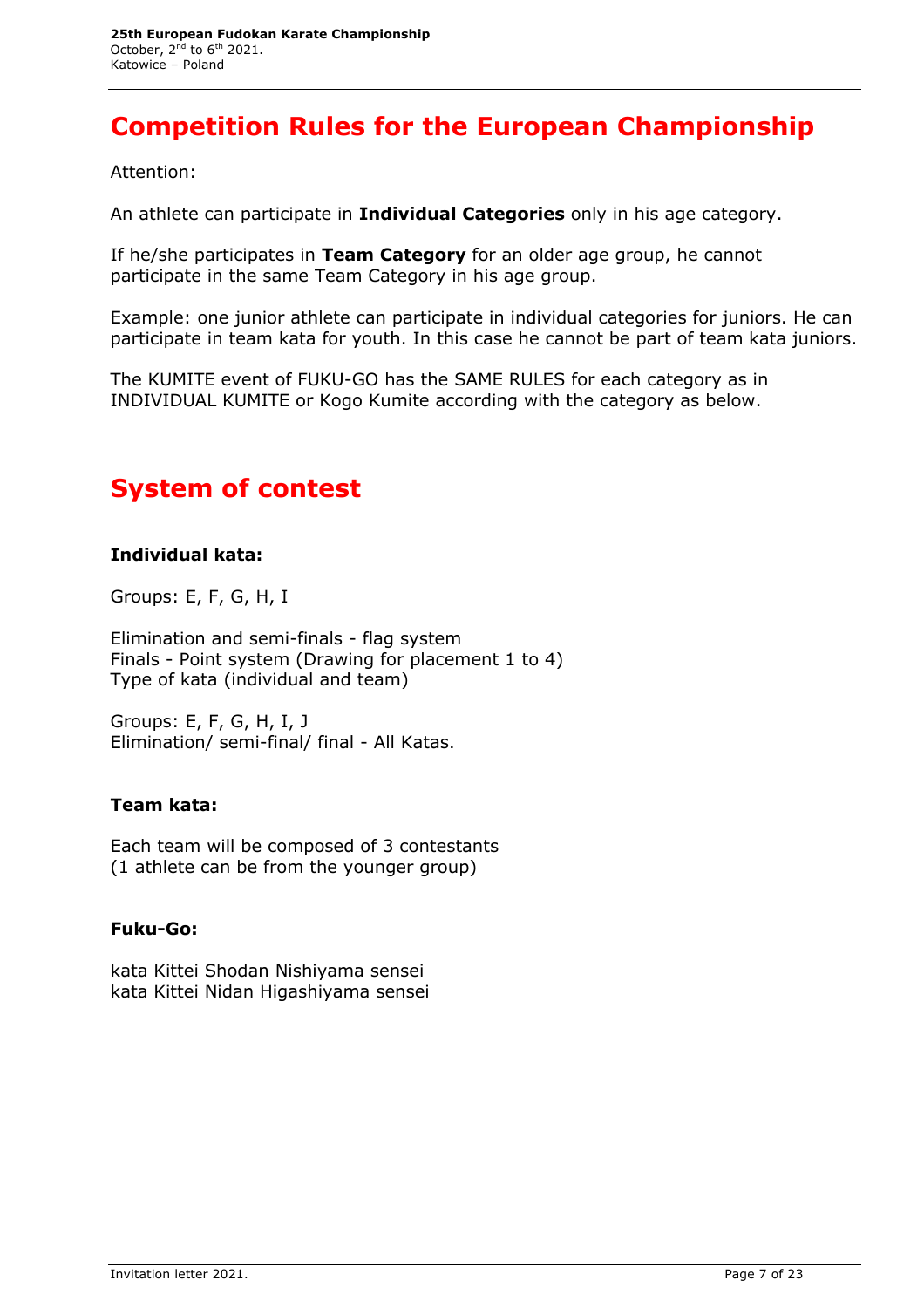## **Invitation letter for IKKAIDO 3rd European Ikkaido Celebration for people with and without disabilities**



## **World Fudokan Federation WFF in cooperation with the IKKAIDO World Federation**

**at Katowice - Poland Sunday October 3rd**

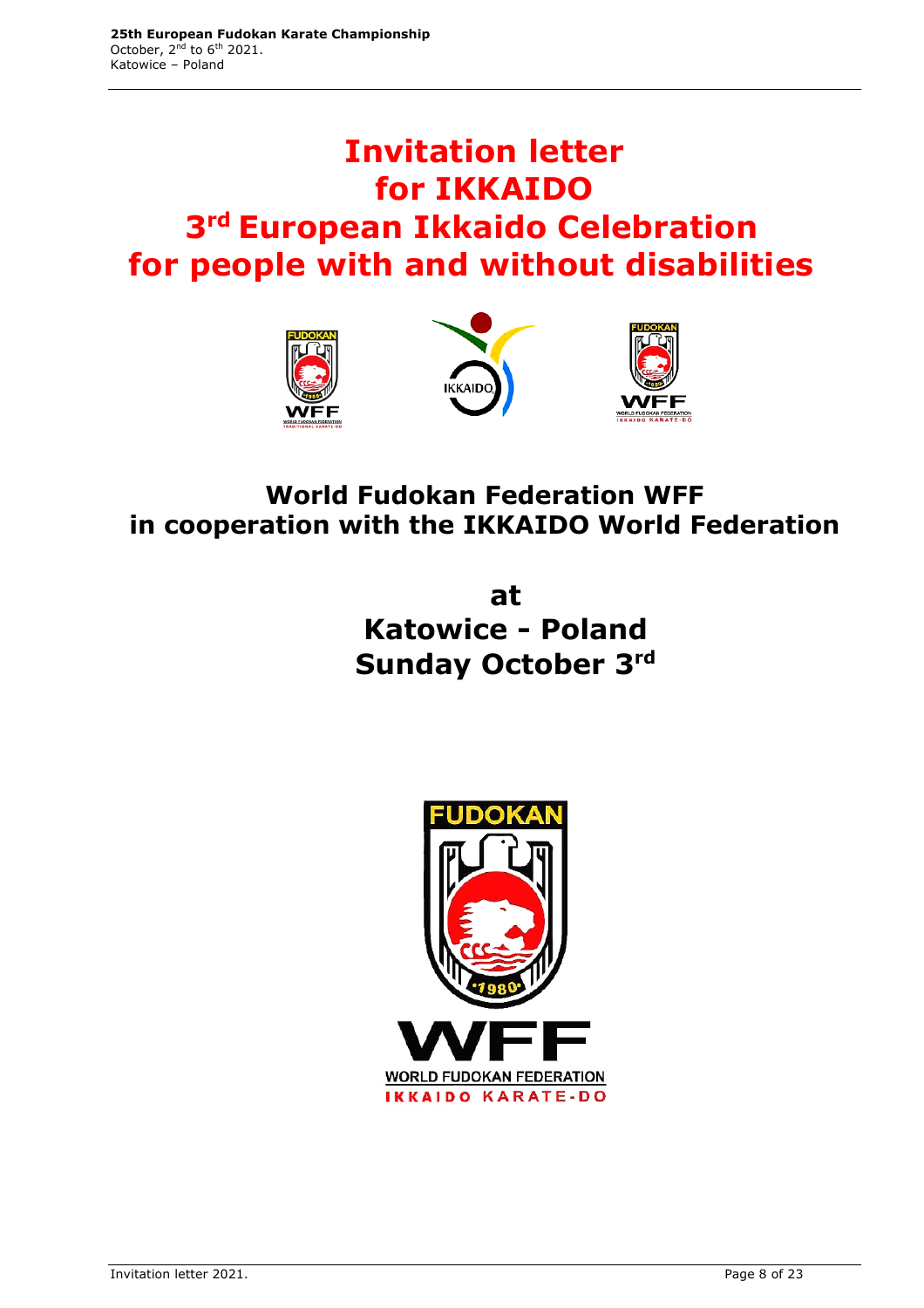## **3rd European Ikkaido Celebration for people with and without disabilities**

Dear Presidents of National Federations, Secretaries General, Athletes, Coaches, Instructors, Officials, Judges and Friends of Karate

On behalf of World Fudokan Federation we have the greatest honor to invite you and all national federations to the 3<sup>rd</sup> European Fudokan-Ikkaido Karate Championship for people with disabilities for Children, Cadets, Juniors, Youth, Seniors and Veterans to be held on Sunday, 3<sup>rd</sup>, October 2021 in Katowice, Poland.

Fudokan is a big family. Please motivate your disabled people to join our family and be a significant part. We want to offer them a platform where they can show their ability and perform their karate.

Ikkaido first should be a celebration for them. Please, give them a chance of being included in the championship.

First, - like a celebration - they demonstrate their kata and, if necessary, they can be assisted by another karateka or coach (e.g. blind ones). The kata is free choice and they will be awarded with a special Ikkaido medal.

Second, - like an inclusive competition - they perform an inclusive team kata together with karateka with no disabilities against another team. Then their team performance will be judged.

Hope to see you at Katowice with your athletes.

Sensei Karl-Hans König 7. DAN

Responsible for Ikkaido, coordinator within World Fudokan Federation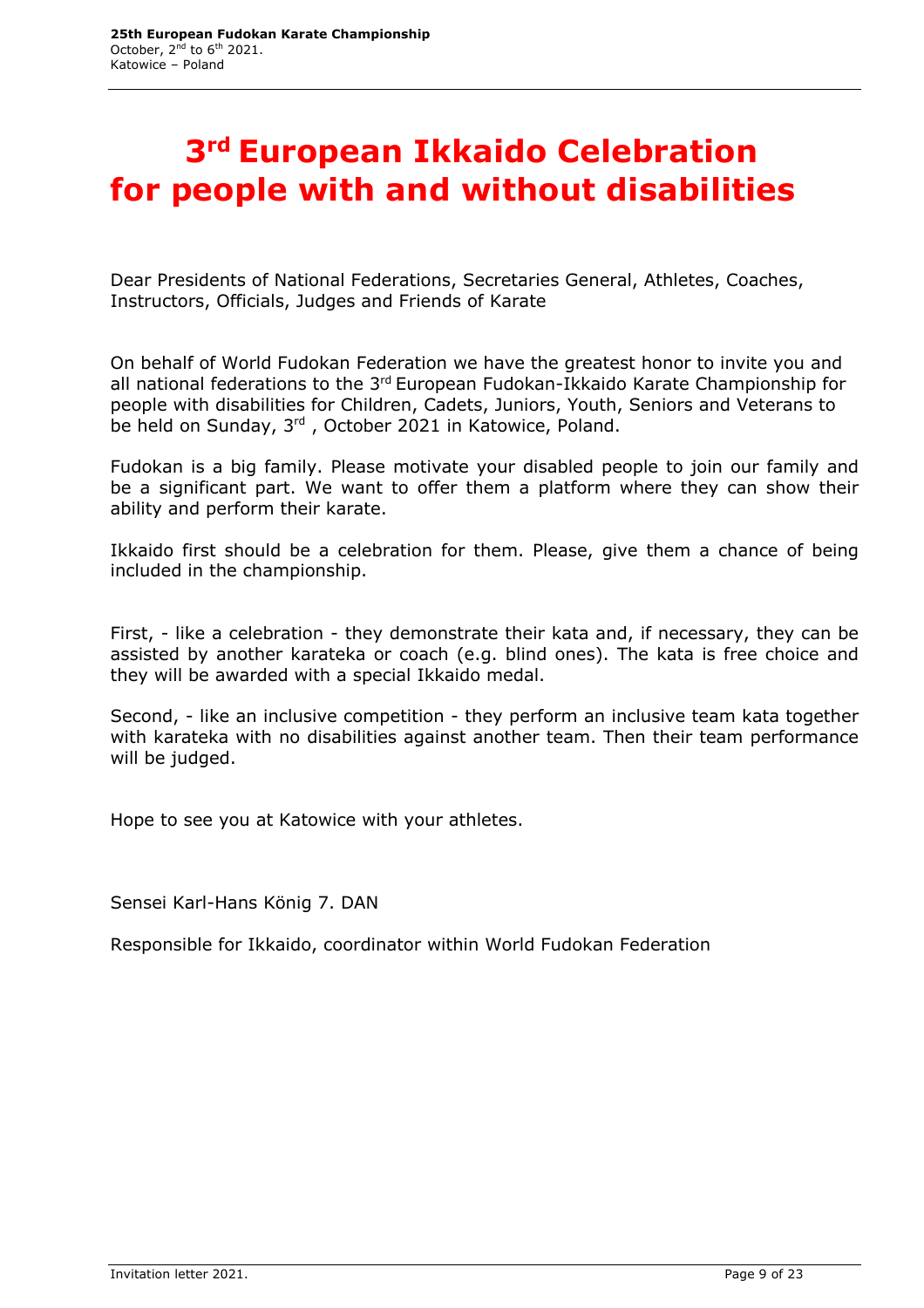## **Celebration Categories**

#### **1. Individual Kata Celebration**

Categories: Boys / Men / Girls / Female

**Only for people with disabilities**, for all age categories, the kata is free.

This category is only for people with disabilities to show their ability to perform a Karate kata.

If the athlete is unable to enter the tatami or perform the kata alone, he/she can be assisted by a carrier (e.g. blind people).

For all age categories the kata is free, but it should be known in karate styles e.g. Fudokan/Shotokan or others.

Wheelchair kata is completely free.

#### **2. Kata Team**

Boys/Men / Girls/Female

Minimum one and/or maximum two people with disabilities per team, for all age categories.

Each team will be composed of 3 contestants (1 athlete can be from another group, e.g. older, younger, sex, ...)

**Mixed teams** are allowed, (e.g. two girls plus one boy starts at girl competition, two boys plus one girl ...)

Each team must have minimum one and maximum two people with disabilities (inclusion aspect).

No Application of kata (bunkai) necessary.

#### **B. Celebration Age Categories**

All age categories are the same like in the official program.

### **Participation fees Ikkaido:**

For **Individual Kata** and **Kata Team** competition fees are free of charge.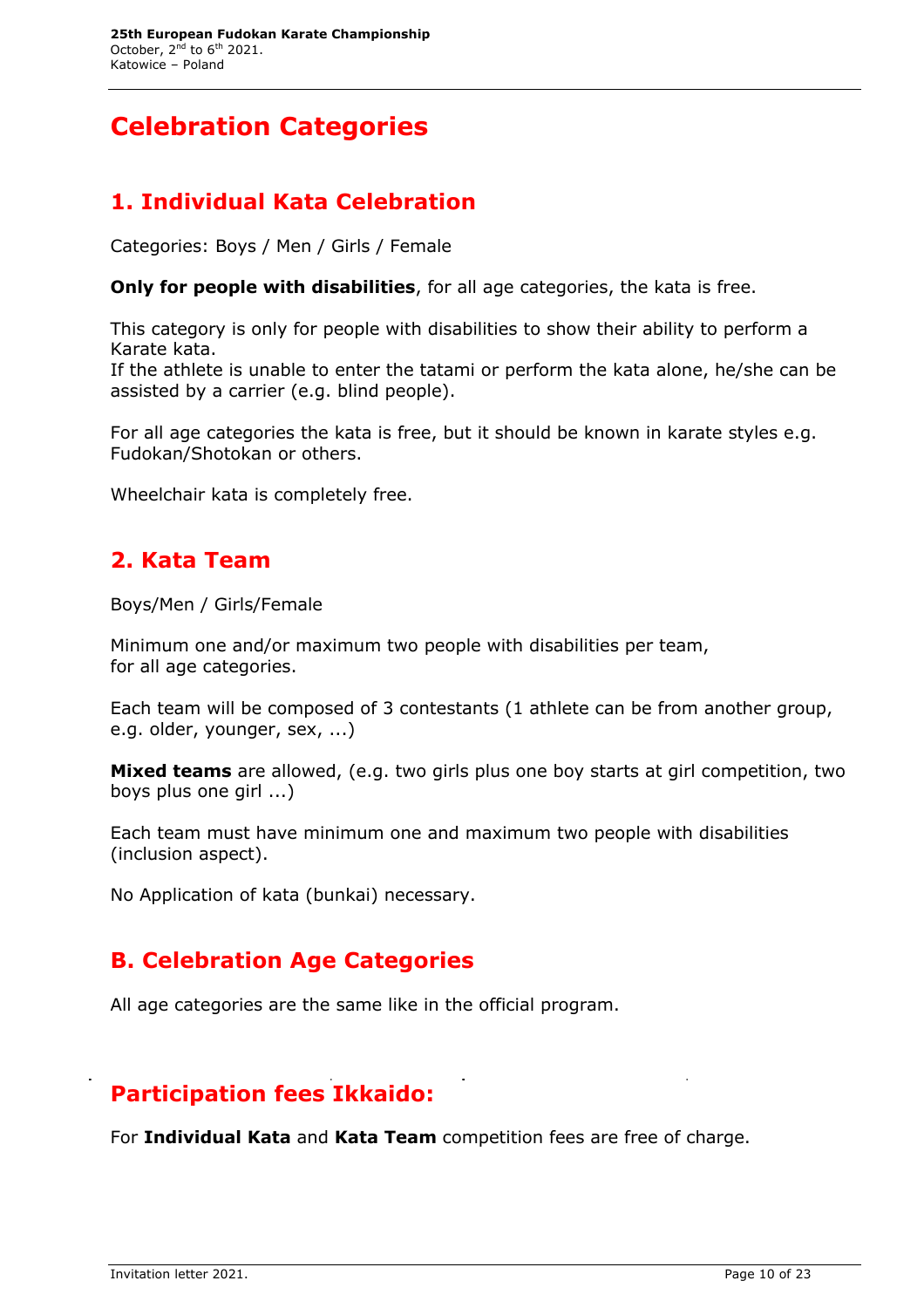#### **C. DISABILITY CATEGORIES**

An official WFF classificatory(medical doctor) may classify athletes at the beginning of thecompetition. There are 4 classification categories of disabilities for the competition:

- Wheelchair User
- Blind and Visually Impaired
- People with Learning and Mental disabilities e.g. autism
- People with physical and other disabilities

#### **CHAMPIONSHIP PROGRAM**

#### **JUDGES:**

There will be judges selected for Ikkaido competition and advices during judge course. There will be additional instructions for IKKAIDO judges.

#### **ATHLETES:**

Sunday, 3rd, October 2021

Celebrations/Demonstrations, Kata individual and Kata team for Ikkaido

14:00 Official classification by doctor

#### 15:00 **Start of IKKAIDO celebrations &competitions**

#### **What Wikipedia says about disability:**

A disability is an impairment that maybe cognitive, developmental, intellectual, mental, physical, sensory, or some combination of these. It substantially affects a person's life activities and may be present from birth or occur during a person's lifetime.

Disabilities is an umbrella term, covering impairments, activity limitations, and participation restrictions. An impairment is a problem in body function or structure; an activity limitation is a difficulty encountered by an individual in executing a task or action; while a participation restriction is a problem experienced by an individual in involvement in life situations.

Disability is thus not just a health problem. It is a complex phenomenon, reflecting the interaction between features of a person's body and features of the society in which he or she lives.

Source Wikipedia, WHO World Health Organization, Disabilities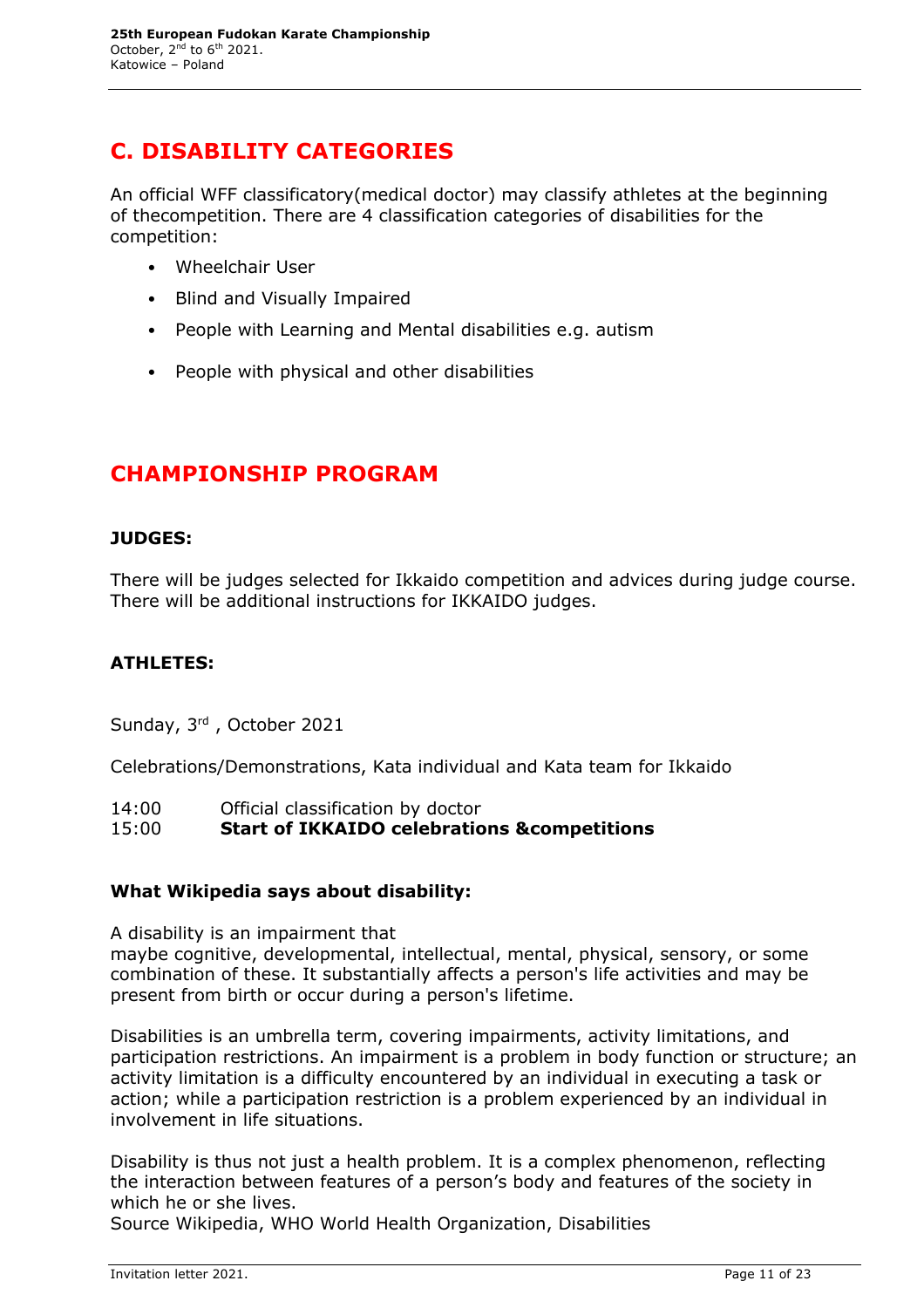## **WFF-Ikkaido rules for people with disability**

#### **Article 1: Official Clothing**

Competitors and their responsible persons must wear an official uniform (Karate Gi).

#### **Article 2: Competition Area**

- 1. The competition area must be suitable for people with disability and equipped in such a way that dangers are excluded.
- 2. The competition area must have a sufficient size, allowing to perform the forms without any problems.
- 3. To ensure a smooth presentation of the forms a stable, plain surface is required. Usually mats for tournament are suitable.

#### **Article 3: The Organization of Kata Competition**

- 1. The choice of a Kata is free, it **should be from Shotokan or Fudokan, but can be from other styles**.
- 2. It is up to the organizer, to merge groups because of low participation. The competitors or responsible persons are expected to be part of the decision, which is to be made in the interest of the athletes.
- 3. The single competitions consist of single **presentations**, which are separated according to gender.
- 4. It has to be distinguished between standing and seated groups. Furthermore, it has to be distinguished according to the degree of disability (up to 50%, from 50% to including 70% and from 80% to 100%).
- 5. It is possible, not to differentiate the degree of disability within the groups. The Kata presentations will be evaluated with flag system. At the end the participants with the lowest degree of disability (from 50% to 70% including) will get subtracted from their total evaluation. At the end of the match the best presentation will be announced.

#### **Article 4: Jury Committee**

- 1. For each round, the jury (5 judges) will be appointed from the chief judges or from the ground / mat leader.
- 2. The judges of a kata competition should not be from the same nation, national association, district or club as one of the participants, as far it is possible.
- 3. In addition, administrative persons for the evaluations and announcers or speakers will be introduced.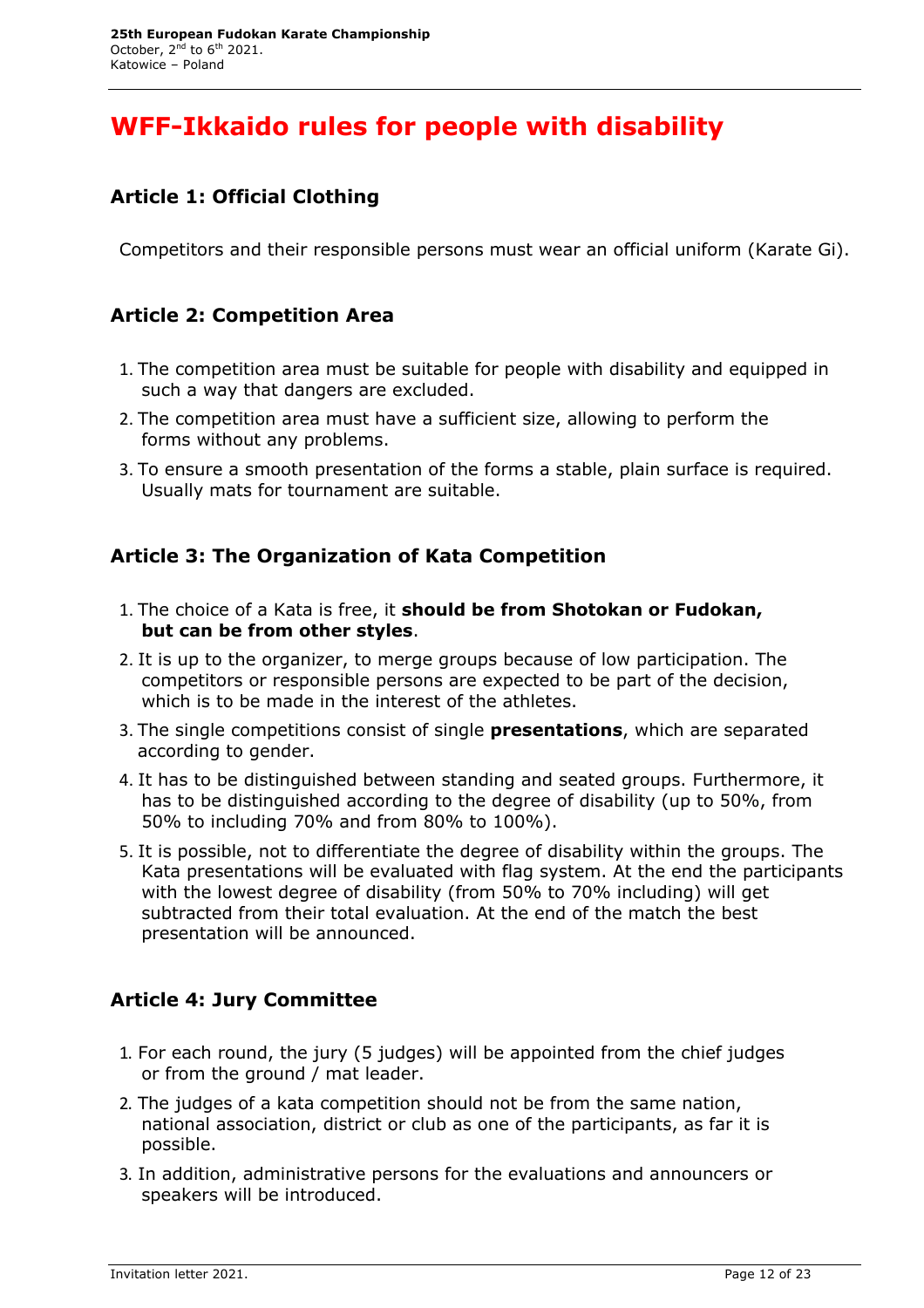#### **Article 5: Decision Criteria**

Kata has to be performed with competence. A clear understanding of the traditional principles which are included in the kata must be visible. When evaluating the performance, the judges have to take into account any restrictions by each individual disability and have to pay attention to:

- a) A realistic demonstration of the meaning of the kata
- b) Understanding of the used techniques
- c) Timing, rhythm, speed, balance, impression and strength application
- d) Correct, adequate respiration for the performance of the techniques
- e) Correct focusing on the attention and the concentration
- f) Correct positions with right tension in the legs, excluding e.g. wheel chair drivers
- g) Adequate body tension, e.g., in the lower abdomen
- h) Correct performance of the techniques of the demonstrated style
- i) The realization should also be valued in respect to other criteria, such as the degree of difficulty of the shown kata.

#### **Article 6: Realization of Competitions**

- 1. The appearance of "disabilities" is so complex, that it seems impossible to satisfy all kinds of disabled athletes with their individual competition rules. The WFF Ikkaido competition rules are flexible to use. Competition rules for "people with disability" differ primarily from general competition rules by restrictions with the repertoire of forms, because the physical or the mental conditions according to the kind and degree of disability of the individuals are extremely different.
- 2. With reasonable doubt about the restriction due to the disability of the participant, it is up to the organizer and in agreement with the competitor or the responsible person, to withdraw the participant from the starting list. This means that competitors which are able to perform according to general competition rules, don't have to be evaluated according to this set of present rules. Decision should be made in the interest of the athletes.
- 3. This form set of rules was created to allow people with disability to measure themselves in competitions in the area of the Martial Arts in terms of inclusion. The set of rules should be available not only to everybody who is organizing inclusion competitions, but it is appreciated to initiate furthercompetitions for people with disabilities. The only condition is, that prior to the distribution, permission is granted.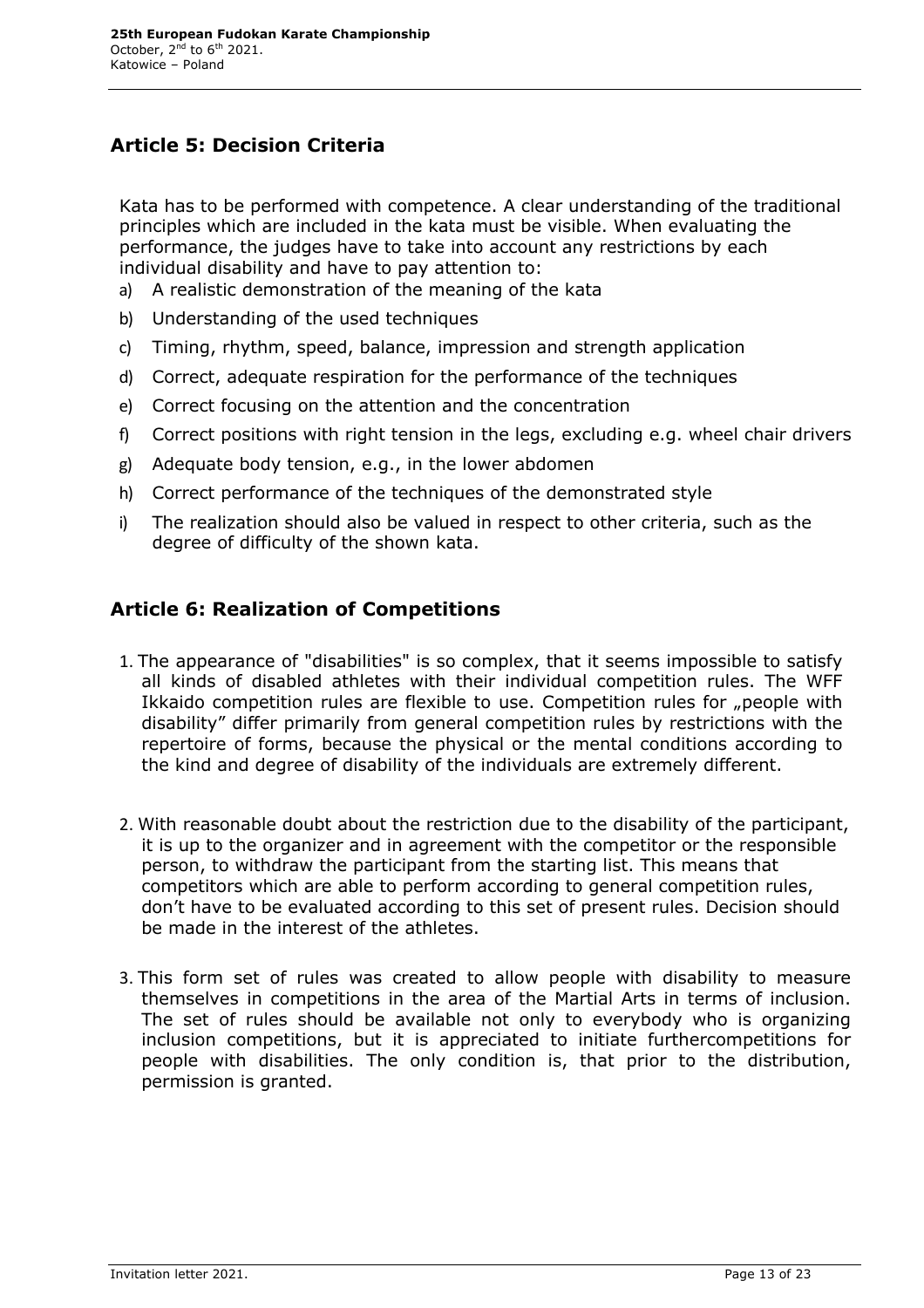#### **Statement**

These rules are under ongoing development and can change from event to event. They are made to enable our disabled people to show their abilities and not their disabilities.If it is necessary, we can adapt the rules according to the needs of our disabled competitors and not for a better performance or a higher level within the competition.Please help us to improve the live and the acceptance of disabled people.

#### **Authors**

© Source and copyright:

Karl-Hans König, Dr. Michael Wacker, Achim Haubennestel, Germany

Sensei Karl-Hans König, 7. DAN,

WFF Head of Commission for Ikkaido - people with disabilities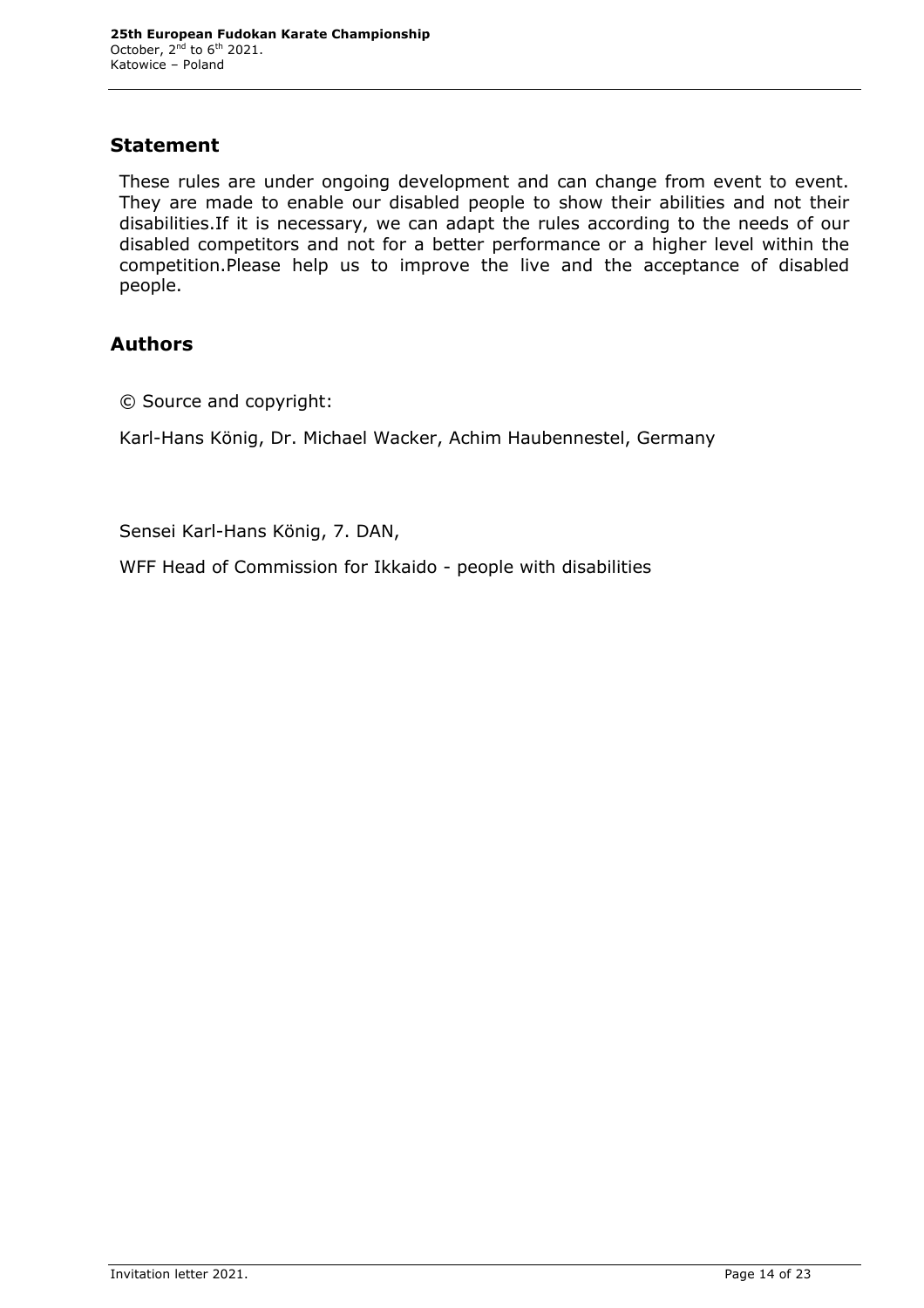## **Fudokan Karate Competition Rules World Fudokan Federation Tameshiwari**

#### **Tameshiwari competition categories**

There are 3 different Tamashewari competitions:

#### **1. Shikara Tameshiwari**

meaning: Shikara = Power Tamashe = Soul Wari = Breaking

The classical tameshiwari competition in Fudokan. The athlete breaks the number of wooden boards fixed in the Tameshiwari Holder. **Strong power is necessary.** 

#### **2. Hikari Tameshiwari**

meaning:  $Hikari = Light beam$ Tamashe = Soul Wari = Breaking

The athlete holds his hand open (Shuto) with direct contact to the wooden board and break it without stike out. The board is breaking by closing the fist and hitting at the same time (e.g. one inch punch of Bruce Lee).

**Good technic and kime is necessary.**

#### **3. Karawari Tameshiwari**

meaning: Karawari = Empty strike Tamashe = Soul Wari = Breaking



The athlete breaks the wooden boards while the boards are not fixed and hold by two fingers in the air.

**High acceleration is necessary.**

#### **4. Grand champion of Tameshiwari**

will be awarded with a special price if an athlete wins all three tamashewari competitions.

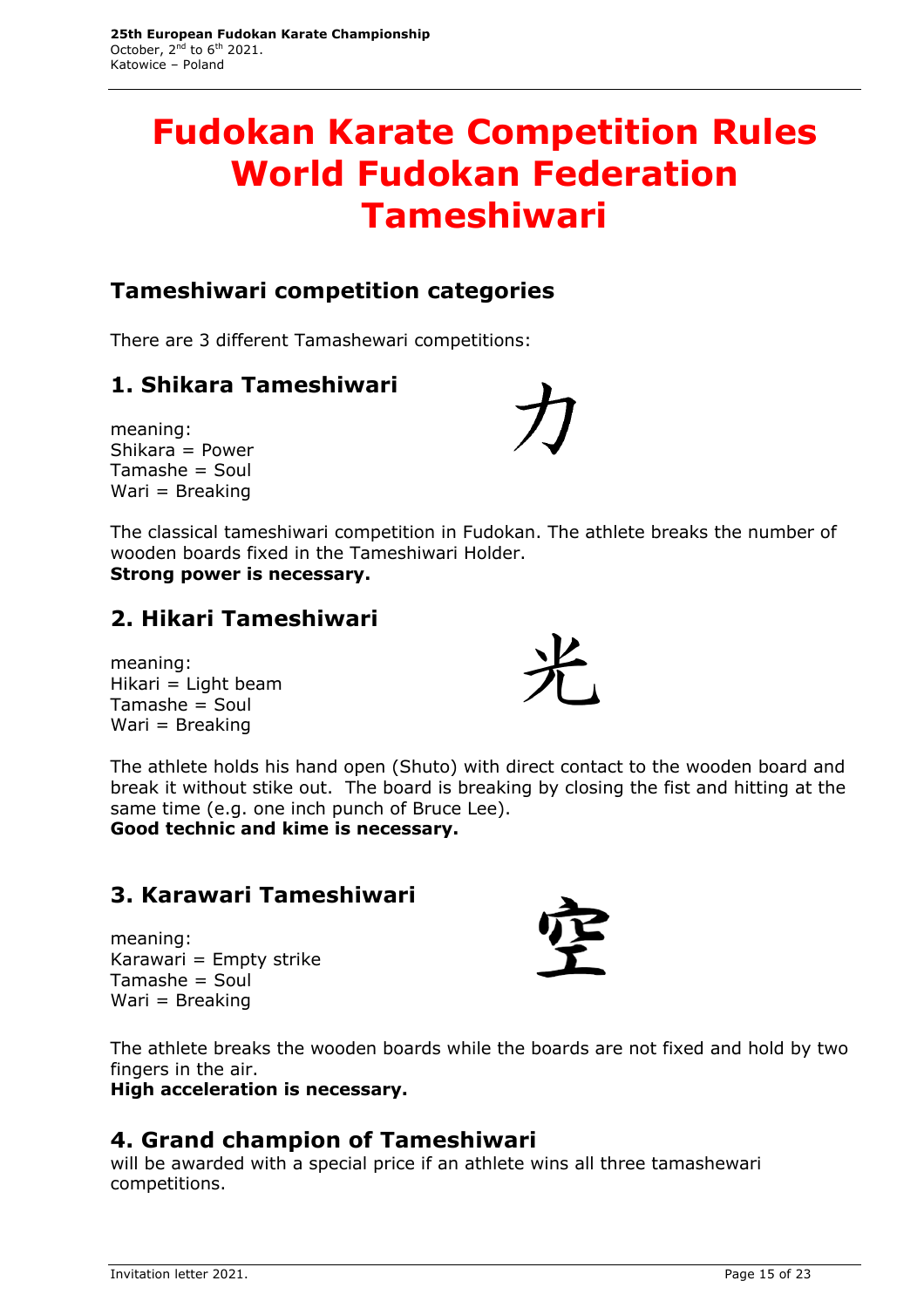#### **General rules**

Every athlete is competing Tameshiwari on his own risk. He must be sure to do Tameshiwari without hurting himself.

In Tameshiwari competition there is only one chief judge, who checks the boards and the right fixation in the holder before starting.

The wooden boards have a square of 30 x 30 cm and have a thickness of 2,5 cm. Only boards stamped with Fudokan logo are allowed for competition.

The boards are fixed in the Tameshiwari holder, which is fixed by two ore more strong man.

Tameshiwari is scored by the number of broken boards.

A Tameshiwari blow is done with Tsuki waza like seiken Zuki, tate Zuki or ura Zuki. It can be performed as Kage, Kizami, Gyaku or Oi Zuki.

#### **Tameshiwari age categories**

The Tameshiwari competition categories in male and female are:

| <b>Juniors</b> | 18 to 21 years     |
|----------------|--------------------|
| <b>Seniors</b> | 21 to 34 years     |
| Seniors older  | 35 to 49 years     |
| Veterans       | 50 years and older |

#### **Procedure of Tameshiwari competition**

All athletes line up and bow to the chief judge. Then he announces the categories, the number of athletes and the order of starts.

Female competition starts first with one wooden board, male competition with two boards.

Every athlete chooses his board(s) from the staple and bring them to the chief judge, who controls the quality of the boards and afterwards the right positioning of the boards in the holder.

Beginning from the round with three boards the board holder is fixed by two men.

After the blow the athlete took his broken boards and bring them to the staple of broken boards.

Unbroken boards from fails are taken out of the competition.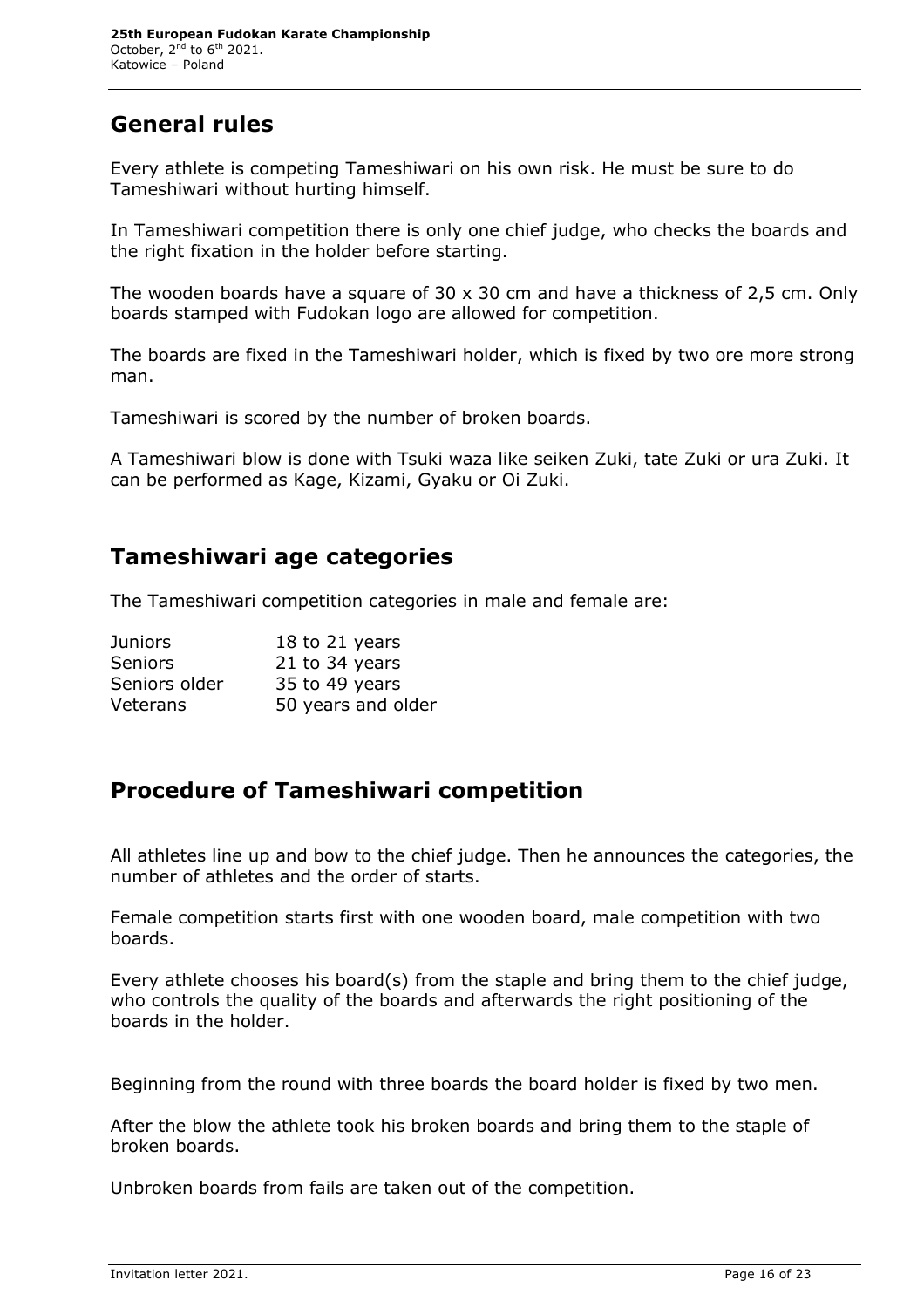#### **Tameshiwari Competition Rules**

Females competition starts first with 1 board, males starts competition with 2 boards.

Every athlete has 2 trials, if he doesn't break the board in first trial he is free to try it once again. If not, he fails and number of trials before is counted. If he breaks the board in the second trial, he goes to the next round.

If all athletes of a category breaks e.g. two boards, no matter of first or second trial, it comes to the next round with tree boards, after that with four and then five boards, etc.

If an athlete is unable to break the number of boards of the round (first and second attempt), or if he wants to stop, he is out of competition and the other athletes can go on to increase the numbers of boards.

If all athletes decide not to go on to the next round and try the next number, this round is scored as the final one. If only one athlete tries the next higher number of boards and fails, the round before is scored as the final one.

#### **Tameshiwari Scoring**

In the final round (e.g. with 4 boards), the athlete who breaks the board in first trial and the other athlete fails and needs a second one, the athlete with one trial is scored first place, the other second place. The athletes with only 3 boards are third, the one with 2 boards are 4th place.

In Tameshiwari it is possible that there are 2 or more first, second or third places.

Created by Karl-Hans König, 7. DAN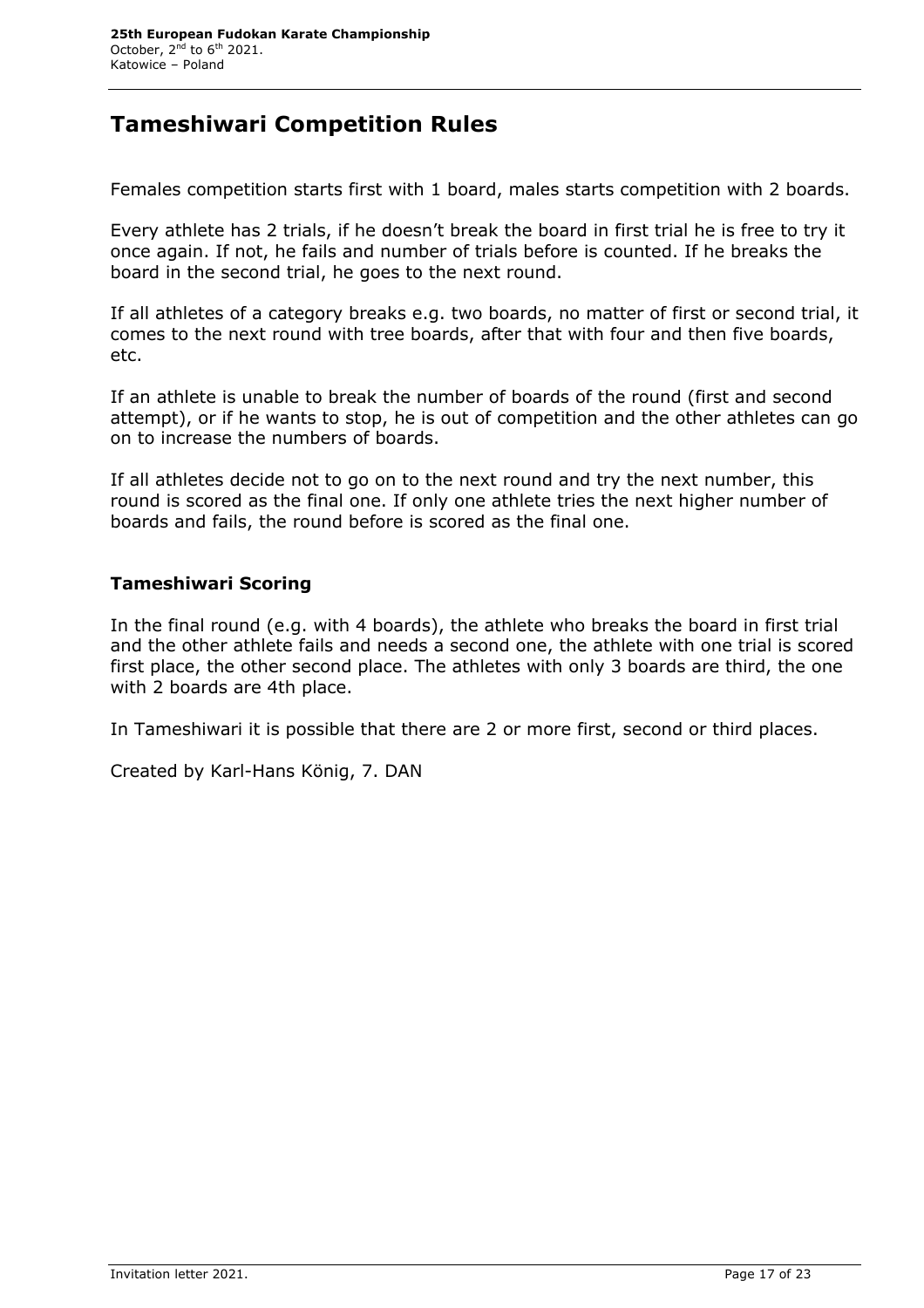## **Entry procedure**

The following documents must be sent to the Championship Organizational Committee **by September 25th at the latest**:

- Completed entry application form (hotel and categories).
- Completed "Medical Release" form for each competitor.

**Entry fees are payable in cash at the Championship office in EURO.**

## **Participation fees**

#### **Cadets, Juniors, Youths, Seniors, Veterans**

EURO 40 per person, per category EURO 50 per Enbu team EURO 60 per Kata/Kumite team

#### **Ikkaido**

Kata and Kata Team free, no participation fee

#### **Judges:**

EURO 50 Judges/Coach course per person EURO 50 Judge Exams per person and category

#### **Voucher:**

No Voucher fee payment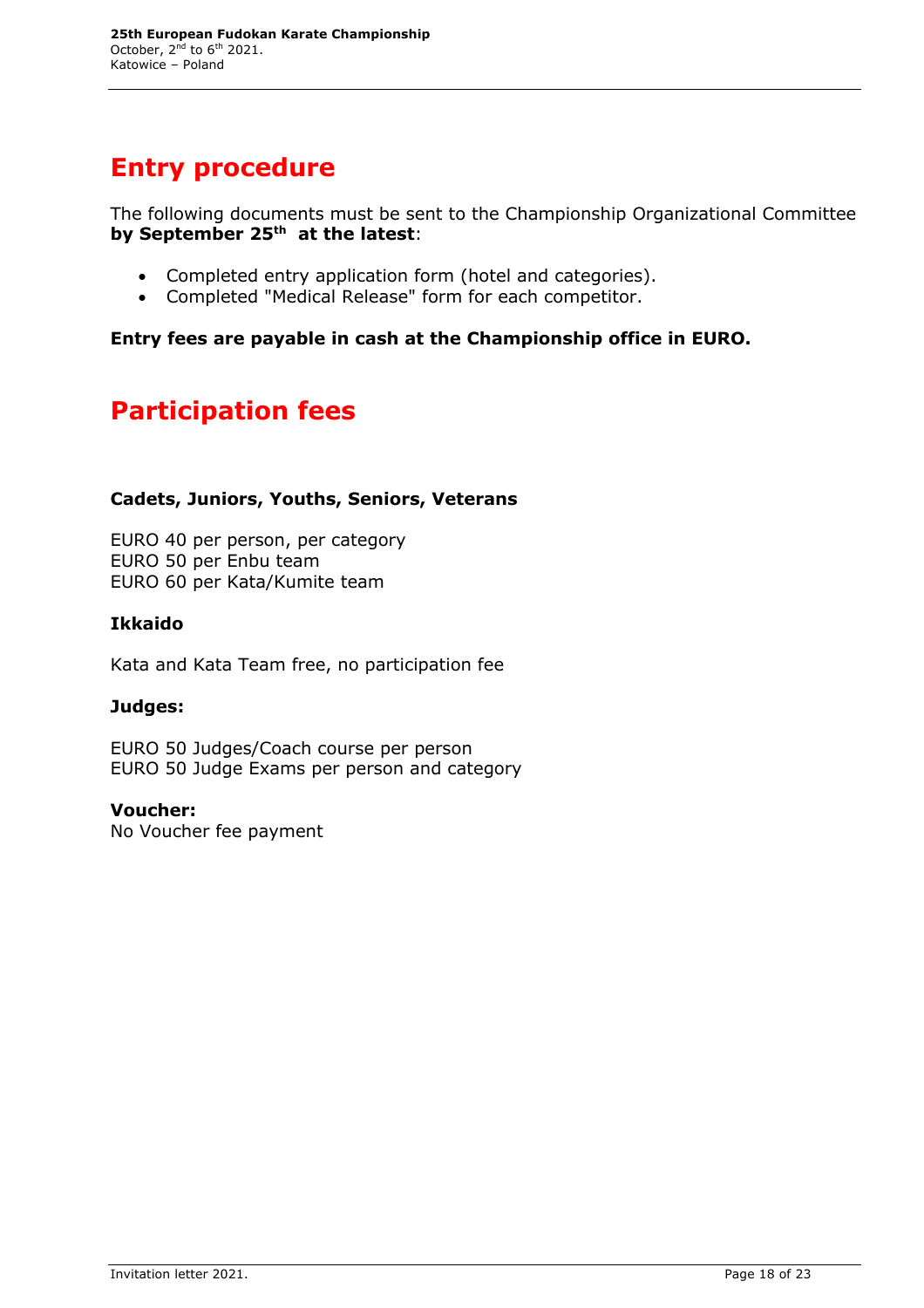## **Drawing**

Drawing will be held on

#### **Saturday, 2nd, 2021 starting at 12:00 until 21:00 o'clock.**

Entry fees are payable at the Championship Office in EURO by cash.

All Coaches may attend the drawing. It is strongly recommended for the coaches to attend the drawing till the end of the session and verify that their athlete's participation is correctly selected.

After drawing there will be **NO possibility** to make any changes.

#### **Each National Federation must grant each register participant or visitor as for their own medical and risk insurance (minimum 10.000 EUR).**

The local organizers are not responsible for participants risk if participants are not insured. Personal belongings are always under responsibility of the owner.

Each participating Nation is required to bring its national anthem (on CD) and flags 1,5 m x 2m.

## **Questions**

If you have any questions, please contact: **World Fudokan Federation**

T.O.C. President: Andrzey Maciejevski +48 507197540 Chief coordinator: Aleksandar Simic e-mail: worldfudokan@gmail.com Phone +381 60 33 74 066 Assistant of coordinator: Marija Srejic e-mail: worldfudokan@gmail.com Phone +381 62 314 912

We look forward to meeting you in Katowice, Poland for the 25<sup>th</sup> European Fudokan Karate Championship!

## **Online Registration**

Please use online registration to pre-registrate your athletes! Drawing should only be used to do minor changes or additions.

#### **https://www.katowicekarate2021.info/wtku/**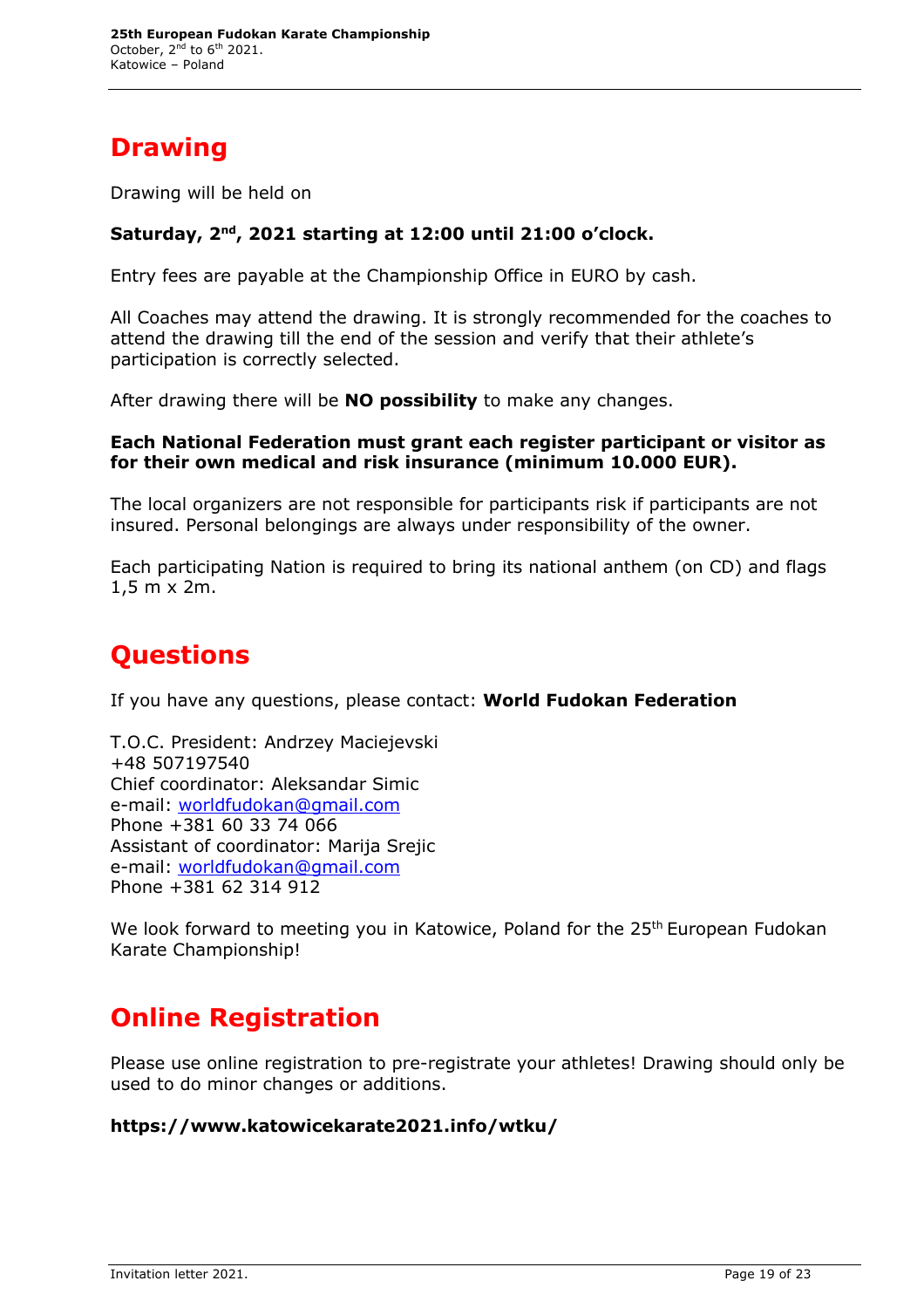# **Applications**

For proper registration of your officials, athletes, judges and coaches, please use the:

#### **Online Registration**

Please use online registration to pre-registrate your athletes! It is very easy to use.

Drawing in Katowice should only be used to do minor changes or additions.

#### **https://www.katowicekarate2021.info/wtku/**

T.O.C. President: Andrzey Maciejevski +48 507197540

Chief coordinator: Aleksandar Simic e-mail: worldfudokan@gmail.com Phone +381 60 33 74 066

We look forward to meeting you in Katowice, Poland for the 25<sup>th</sup> European Fudokan Karate Championship!

#### **To run a proper championship, we need the following data from you**

#### **Basic data - online**

**Country Organization** Address **Officials** 

#### **Competition data - online**

Athletes, Judges and Referees,Coaches

Name, Date of Birth Qualification Rank Categories and Age class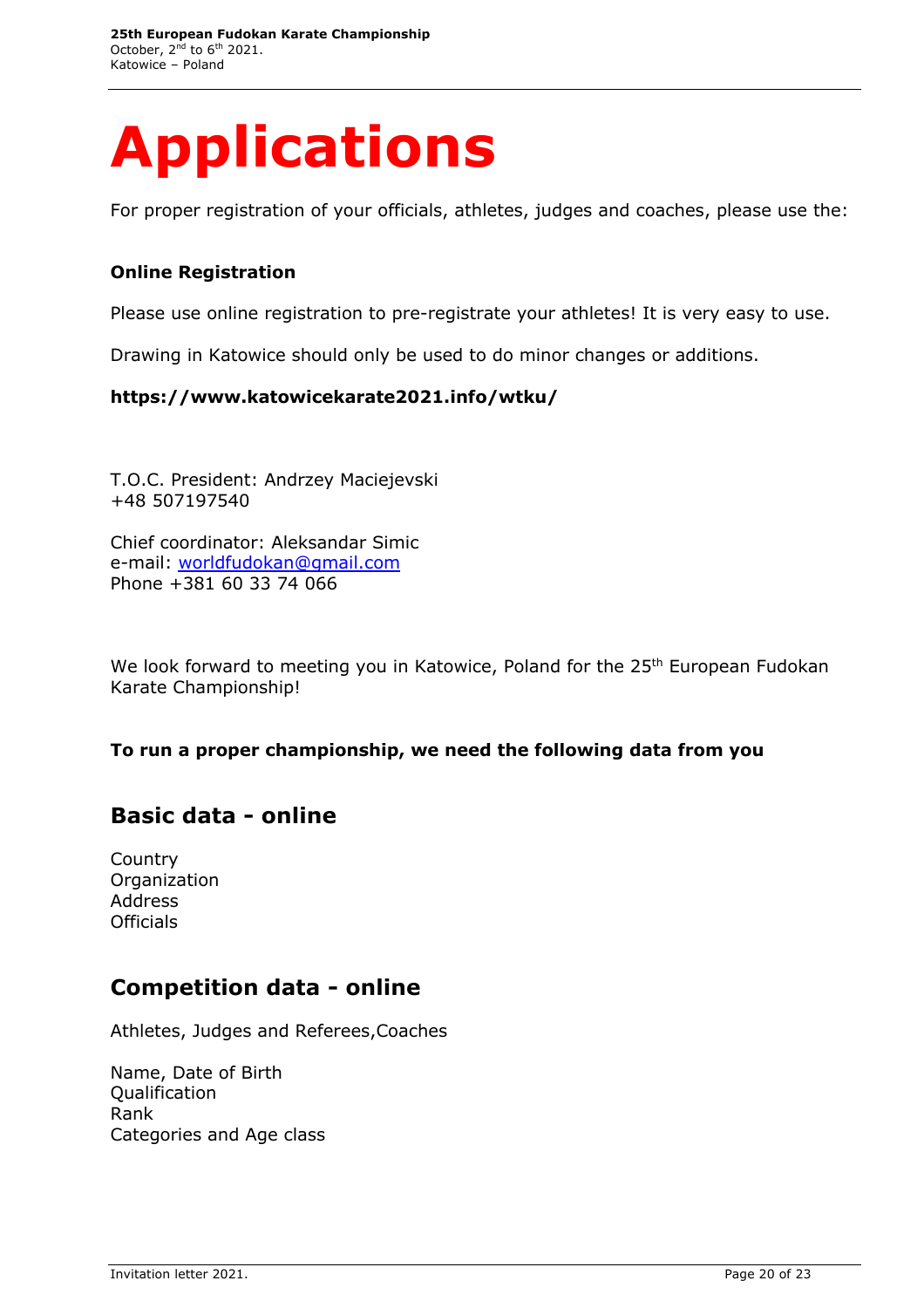## **Medical Release**

| Name:                   |  |
|-------------------------|--|
| Country:                |  |
| Sex / Age:              |  |
| Age Category:           |  |
| Participation Category: |  |

#### **My present health status is:**

| 1. Extreme Heart Murmur                 | <b>YES</b> | <b>NO</b> |
|-----------------------------------------|------------|-----------|
| 2. Severe hypertension                  | <b>YES</b> | <b>NO</b> |
| 3. Recent Infection                     | <b>YES</b> | <b>NO</b> |
| 4. Bone Fracture Within Past 6 Moth     | <b>YES</b> | <b>NO</b> |
| 5. Concussion or severe Head Trauma     | <b>YES</b> | <b>NO</b> |
| 6. Seizures                             | <b>YES</b> | <b>NO</b> |
| 7. Eye Injury                           | <b>YES</b> | <b>NO</b> |
| 8. Nose Injury                          | <b>YES</b> | <b>NO</b> |
| 9. Severe Bone Bruise Requiring padding | <b>YES</b> | <b>NO</b> |
| 10. Kidney Injury                       | <b>YES</b> | <b>NO</b> |
| 11. Drug Allergies                      | <b>YES</b> | <b>NO</b> |
| 12. Bleeding                            | <b>YES</b> | <b>NO</b> |
| 13. Syncopes of Diff. Origin            | <b>YES</b> | <b>NO</b> |
| 14. Joint Injury                        | <b>YES</b> | <b>NO</b> |
| 15. Disorders                           | <b>YES</b> | <b>NO</b> |
| 16. Neck Injury                         | <b>YES</b> | <b>NO</b> |
| 17. Facial Injury                       | <b>YES</b> | <b>NO</b> |
| 18. Ear Injury                          | <b>YES</b> | <b>NO</b> |
| 19. Hepatitis of Different Origin       | <b>YES</b> | <b>NO</b> |
| 20. Currently Taking Any Medication     | <b>YES</b> | <b>NO</b> |
| 21. Currently Taking Any Treatment      | <b>YES</b> | <b>NO</b> |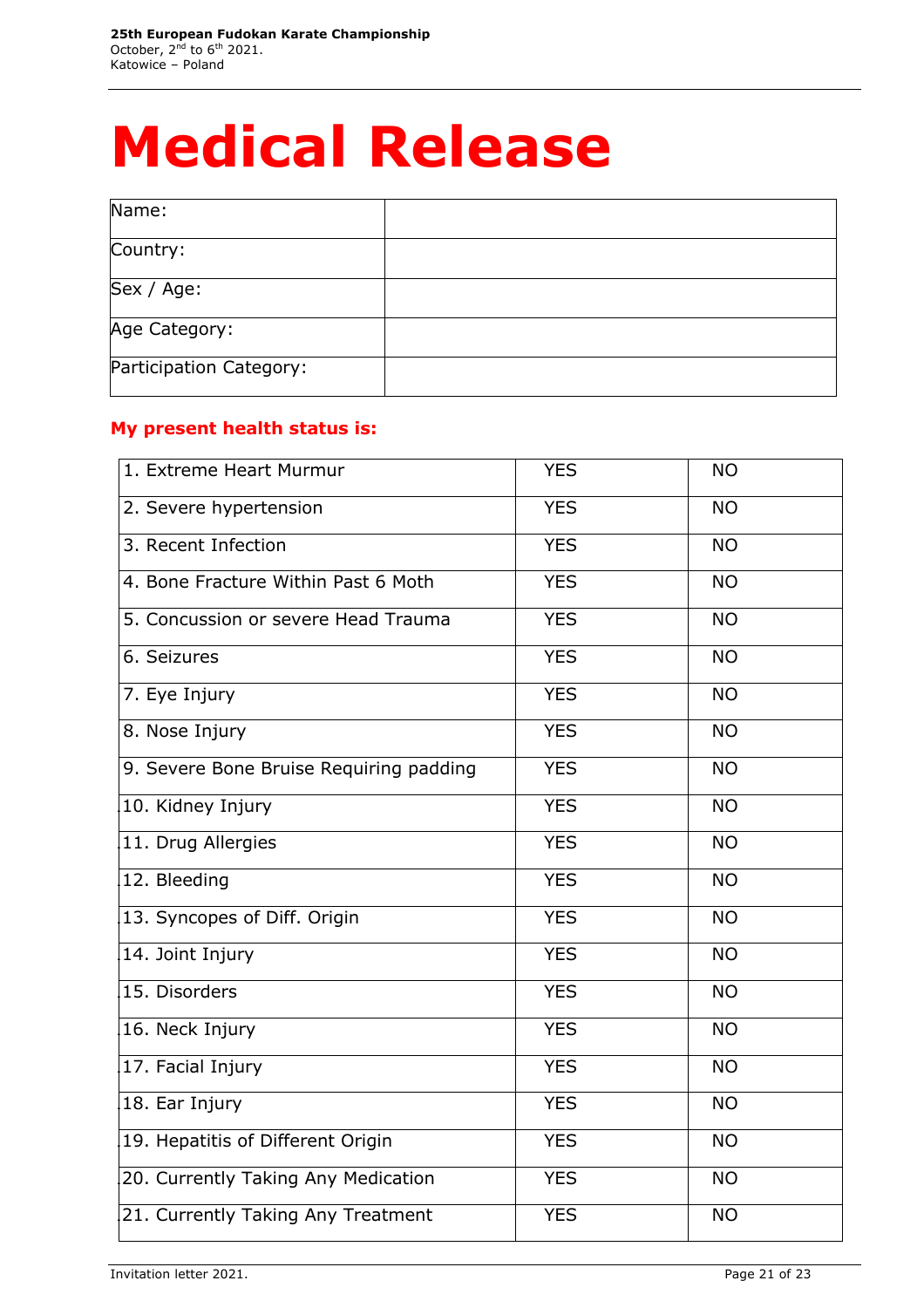#### **Medical health insurance**

**Please note, that the medical costs in Poland are relatively high and - without medical insurance - must be covered by private and paid in cash.**

**Please make sure that you have a medical health insurance for Poland.**

#### **Statement**

I'm officially confirming that my medical history is represented above, therefore I'm takingfull responsibility and hereby discharge tournament officials of all liabilities. **I'm officially confirming that I have a valid medical health insurance for Poland.**

| Date:                  | -2021. |
|------------------------|--------|
| Applicant's Signature: |        |
| Coach Signature:       |        |
| Parent signature:      |        |

#### **Remark:**

If your answer is "YES" to any of the above questions, you are required to check with the Tournament Medical Committee before starting competition.

| (For official Use Only)                        |        |
|------------------------------------------------|--------|
| Approved:                                      |        |
| Notapproved (for participation in this event): |        |
| Date:                                          | .2021. |
| Chiefmedical                                   |        |